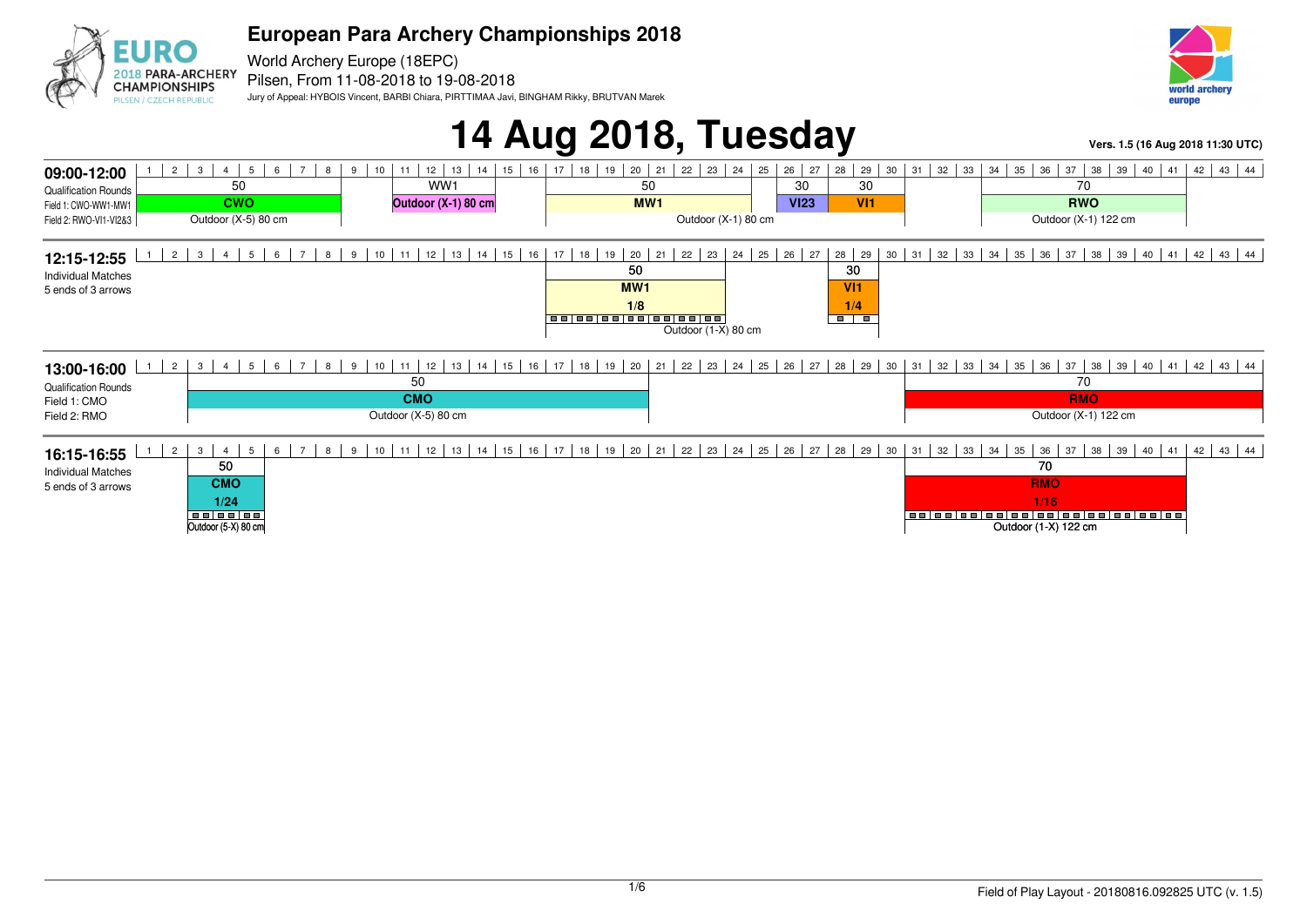

World Archery Europe (18EPC) Pilsen, From 11-08-2018 to 19-08-2018 Jury of Appeal: HYBOIS Vincent, BARBI Chiara, PIRTTIMAA Javi, BINGHAM Rikky, BRUTVAN Marek



#### **15 Aug 2018, Wednesday** Vers. 1.5 (16 Aug 2018 11:30 UTC)  $3 \mid 4 \mid 5 \mid 6 \mid 7 \mid 8 \mid 9 \mid 10 \mid 11 \mid 12 \mid 13 \mid 14 \mid 15 \mid 16 \mid 17 \mid 18 \mid 19 \mid 20 \mid 21 \mid 22 \mid 23 \mid 24 \mid 25$ **09:30-09:50** 50  $\overline{70}$  $\overline{70}$  $50$  $50$  $50$  $\overline{50}$  $\overline{50}$ 50 50 1/4: RMO, CMO Warm Up **RMO CMO CMO CMO RMO CMO CMO CMO CMO CMO Warm Up Warm Up Warm Up Warm Up Warm Up Warm Up Warm Up Warm Up Warm Up Warm Up** Outdoor (1-X) 122 cm Outdoor (5-X) 80 cm **09:50-10:20** 1 2 3 4 5 6 7 8 9 10 11 12 13 14 15 16 17 22 23 24 25 70 70 50 50 50 50 50 50 50 50 Team Matches **CMO RMO RMO CMO CMO CMO CMO CMO CMO CMO** 4 ends of 6 arrows **1/4 1/4 1/4 1/4 1/4 1/4 1/4 1/4 1/4 1/4 TELESCOPE TELE The Company** Outdoor (1-X) 122 cm Outdoor (5-X) 80 cm **10:20-10:40** 1 2 3 4 5 6 7 8 9 10 11 12 13 14 15 16 17 22 23 24 25 50 70 70 70 70 50 50 50 50 50 50 50 1/2: RMO, CMO, CWO Warm Up **CWO CWO RMO RMO CWO CWO CMO CMO CMO RMO RMO CMO Warm Up Warm Up Warm Up Warm Up Warm Up Warm Up Warm Up Warm Up Warm Up Warm Up Warm Up Warm Up** Outdoor (1-X) 122 cm Outdoor (5-X) 80 cm 1 2 3 4 5 6 7 8 9 10 11 12 13 14 15 16 17 18 19 20 21 22 23 24 25 **10:40-11:10** 70 70 70 70 50 50 50 50 50 50 50 50 Team Matches **RMO RMO RMO CWC CWO CWO CWO CMO CMO CMO CMO RMO** 4 ends of 6 arrows **1/2 1/2 1/2 1/2 1/2 1/2 1/2 1/2 1/2 1/2 1/2 1/2** Outdoor (1-X) 122 cm Outdoor (5-X) 80 cm **14:00-14:20** <u>1 2 3</u> 4 5 6 7 8 9 10 11 12 13 14 15 16 17 18 19 20 21 22 23 24 25 50 1/8: CXO Warm Up **CXO Warm Up** Outdoor (5-X) 80 cm 1 2 3 4 5 6 7 8 9 10 11 12 13 14 15 16 17 18 19 20 21 22 23 24 25 **14:20-14:50** 50 50 70 Team Matches **RXO CXO CXO** 4 ends of 4 arrows **Warm Up** 1/4: RXO, CXO Warm Up **1/8 -Bye-**Outdoor (1-X) 122 cm Outdoor (5-X) 80 cm **14:50-15:20** 1 | 2 | 3 | 4 | 5 | 6 | 7 | 8 | 9 | 10 | 11 | 12 | 13 | 14 | 15 | 16 | 17 | 18 | 19 | 20 | 21 | 22 | 23 | 24 | 25 70 50 50 50 Team Matches **RXO W1X W1X CXO** 4 ends of 4 arrows 1/2: RXO, W1X, CXO Warm Up **1/4 Warm Up Warm Up 1/4** Outdoor (1-X) 80 cm Outdoor (1-X) 122 cm Outdoor (5-X) 80 cm 2 3 4 5 6 7 8 9 10 11 12 13 14 15 16 17 18 19 20 21 22 23 24 25 **15:20-15:50** 70 70 50 50 50 50 Team Matches **W1X W1X CXO** 4 ends of 4 arrows **RXO RXO CXO 1/2 1/2 1/2 1/2 1/2 1/2** Outdoor (1-X) 122 cm Outdoor (1-X) 80 cm Outdoor (5-X) 80 cm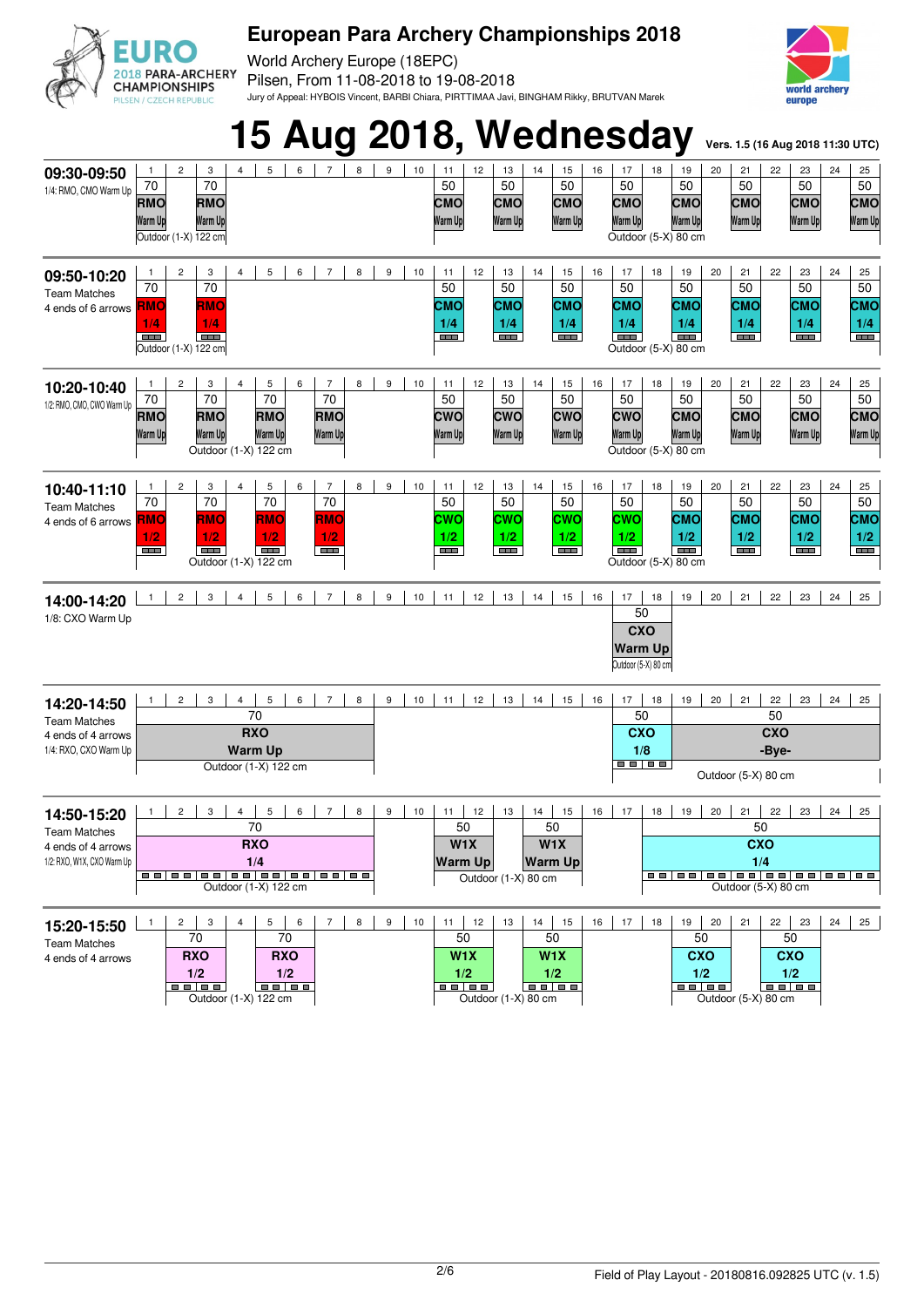

World Archery Europe (18EPC) Pilsen, From 11-08-2018 to 19-08-2018 Jury of Appeal: HYBOIS Vincent, BARBI Chiara, PIRTTIMAA Javi, BINGHAM Rikky, BRUTVAN Marek



### **16 Aug 2018, Thursday Vers. 1.5 (16 Aug 2018 11:30 UTC)** 2 3 4 5 6 7 8 9 10 11 12 13 14 15 16 17 18 19 20 21 22 23 24 25 **09:00-09:20**  $50$ 1/16: CMO Warm Up **CMO Warm Up** Outdoor (5-X) 80 cm 1 2 3 4 5 6 7 8 9 10 11 12 13 14 15 16 17 18 19 20 21 22 23 24 25 **09:20-10:00**  $70$ 50 Individual Matches **RMO CMO** 5 ends of 3 arrows 1/8: RMO, CMO Warm Up **Warm Up 1/16** Outdoor (1-X) 122 cm Outdoor (5-X) 80 cm 2 3 4 5 6 7 8 9 10 11 12 13 14 15 16 17 18 19 20 21 22 23 24 25 **10:00-10:40** 70 50 50 Individual Matches **RMO MW1 CMO** 5 ends of 3 arrows 1/4: RMO, CMO, MW1 Warm Un **1/8 Warm Up 1/8** Outdoor (1-X) 80 cm Outdoor (1-X) 122 cm Outdoor (5-X) 80 cm 2 | 3 | 4 | 5 | 6 | 7 | 8 | 9 | 10 | 11 | 12 | 13 | 14 | 15 | 16 | 17 | 18 | 19 | 20 | 21 | 22 | 23 | 24 | 25 **10:40-11:20** 70 50 50 Individual Matches **MW1 CMO RMO** 5 ends of 3 arrows **1/4**<br> **a | a | a | a | a | a | a | a | a | a | a | a 0utdoor** (1-X) 122 cm **1/4 1/4** <u>on a register of the second of the second of the second of the second of the second of the second of the second<br>Outdoor (1-X) 80 cm Outdoor (5-X) 80 cm</u>  $\overline{\phantom{a}}$  $\overline{\phantom{a}}$ **ALL ALL** 1 2 3 4 5 6 7 8 9 10 11 12 13 14 15 16 17 18 19 20 21 22 23 24 25 **11:20-12:00** 70 50 50 Individual Matches **MW1 CMO** 5 ends of 3 arrows **RMO 1/2 1/2**  $1/2$ <br> **a**  $\qquad \qquad$  **a**  $\qquad \qquad$  **a**  $\qquad \qquad$  **a**<br>
Outdoor (5-X) 80 cm Outdoor (1-X) 122 cm Outdoor (1-X) 80 cm Outdoor (5-X) 80 cm 1 2 3 4 5 6 7 8 9 10 11 12 13 14 15 16 17 18 19 20 21 22 23 24 25 **13:00-13:30** 30 30 1/2: VI1, VI23 Warm Up **VI23 VI1 Warm Up Warm Up** Outdoor (1-X) 80 cm 2 3 4 5 6 7 8 9 10 11 12 13 14 15 16 17 18 19 20 21 22 23 24 25 **13:30-14:10** 70 50 30 30 Individual Matches **RWO CWO VI23 VI1** 5 ends of 3 arrows 1/8: RWO, CWO Warm Up **Warm Up Warm Up 1/2**<br> **1/2**<br> **1/2**<br> **1/2 1/2**  $\overline{\phantom{a}}$ Outdoor (1-X) 122 cm and a control of Cutdoor (5-X) 80 cm Outdoor (1-X) 80 cm 2 | 3 | 4 | 5 | 6 | 7 | 8 | 9 | 10 | 11 | 12 | 13 | 14 | 15 | 16 | 17 | 18 | 19 | 20 | 21 | 22 | 23 | 24 | 25 **14:10-14:50** 70 50 50 Individual Matches **RWO WW1** 5 ends of 3 arrows **CWO** 1/4: RWO, CWO, WW1 Warm Up **1/8** <u>|-</u><br>|aalaalaalaalaalaalaalaa **Warm Up** Outdoor (1-X) 80 cm Outdoor (1-X) 122 cm and a control of Cutdoor (5-X) 80 cm 2 3 4 5 6 7 8 9 10 11 12 13 14 15 16 17 18 19 20 21 22 23 24 25 **14:50-15:30** 70 50 50 Individual Matches **RWO CWO WW1** 5 ends of 3 arrows **1/4 1/4 1/4** Outdoor (1-X) 122 cm Outdoor (5-X) 80 cm Outdoor (1-X) 80 cm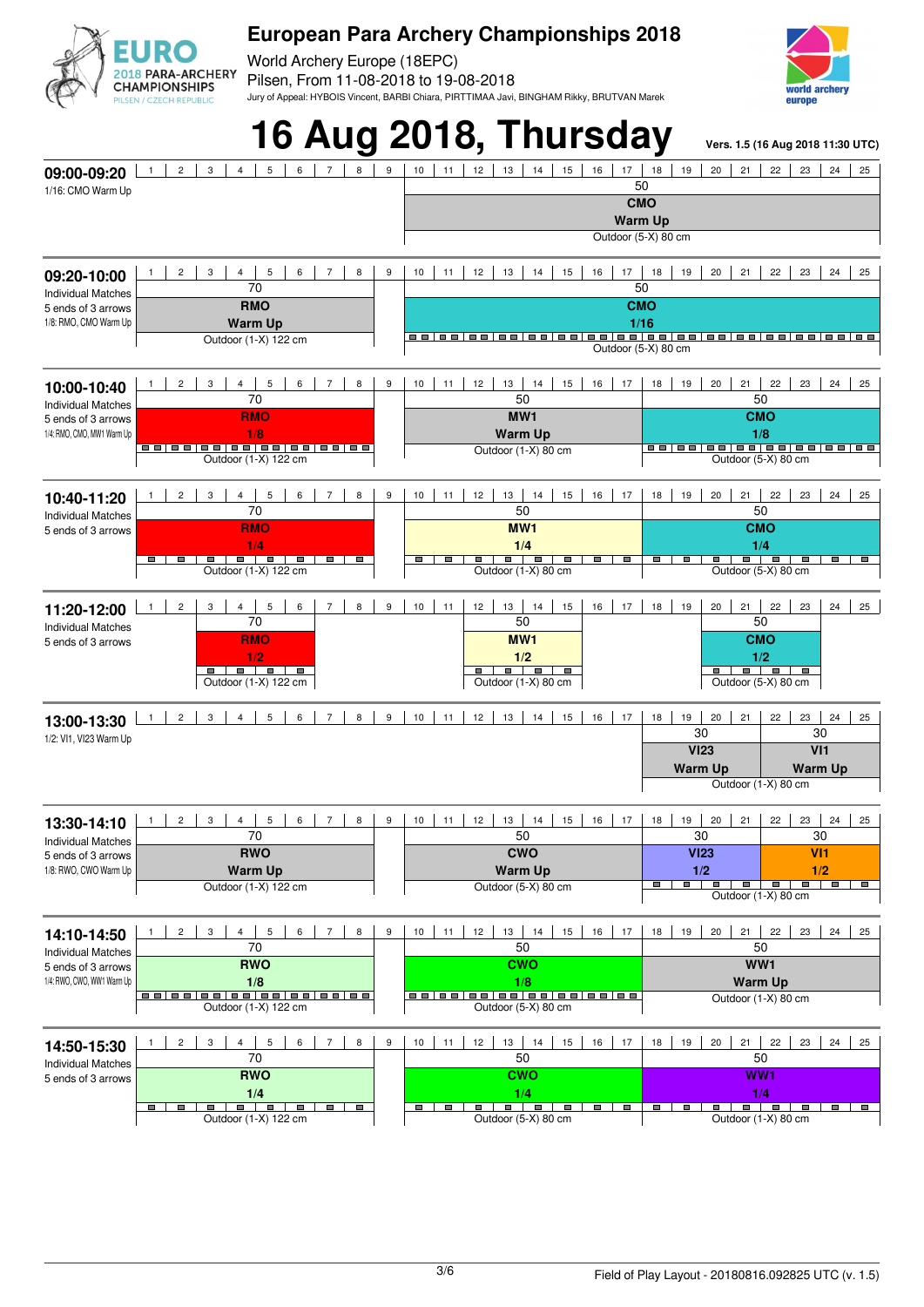

World Archery Europe (18EPC) Pilsen, From 11-08-2018 to 19-08-2018 Jury of Appeal: HYBOIS Vincent, BARBI Chiara, PIRTTIMAA Javi, BINGHAM Rikky, BRUTVAN Marek



**16 Aug 2018, Thursday (Continue)** Vers. 1.5 (16 Aug 2018 11:30 UTC)

| 15:30-16:10               |                      | 6              |  | 8 | 9 | 10 | -11 | 12 | 13  | 14                  | 15 | 16 | 17 | 18 | 19 | 20 | 21              | 22                  | -23 | 24 | 25 |
|---------------------------|----------------------|----------------|--|---|---|----|-----|----|-----|---------------------|----|----|----|----|----|----|-----------------|---------------------|-----|----|----|
| <b>Individual Matches</b> | 70                   |                |  |   |   | 50 |     |    |     |                     |    |    |    | 50 |    |    |                 |                     |     |    |    |
| 5 ends of 3 arrows        | <b>RWO</b>           |                |  |   |   |    |     |    | cwo |                     |    |    |    |    |    |    | WW <sub>1</sub> |                     |     |    |    |
|                           | 1/2                  |                |  |   |   |    |     |    | 1/2 |                     |    |    |    |    |    |    |                 | 1/2                 |     |    |    |
|                           | Outdoor (1-X) 122 cm | $\blacksquare$ |  |   |   |    |     |    |     | Outdoor (5-X) 80 cm |    |    |    |    |    |    | $\blacksquare$  | Outdoor (1-X) 80 cm | -   |    |    |
|                           |                      |                |  |   |   |    |     |    |     |                     |    |    |    |    |    |    |                 |                     |     |    |    |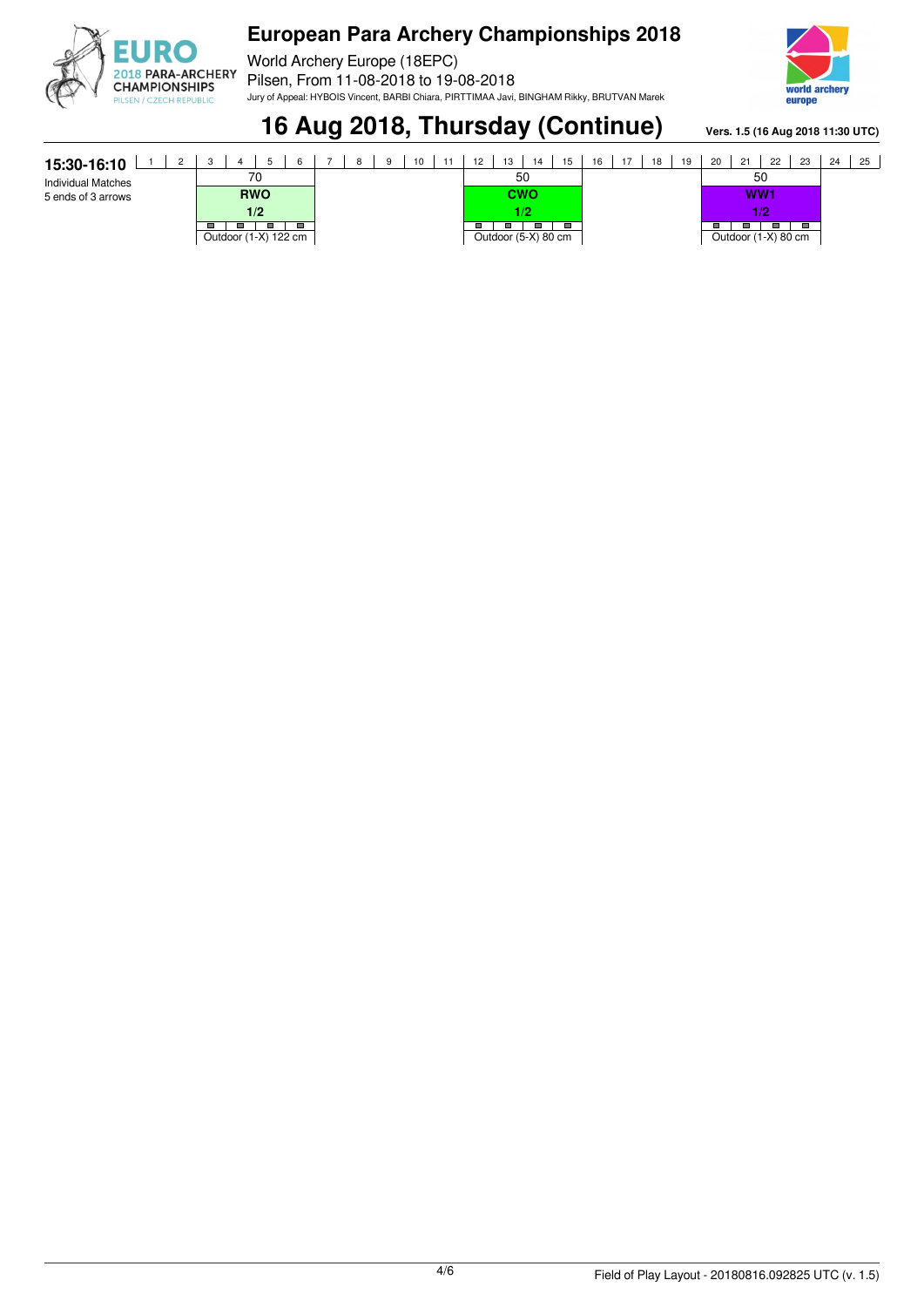

World Archery Europe (18EPC) Pilsen, From 11-08-2018 to 19-08-2018 Jury of Appeal: HYBOIS Vincent, BARBI Chiara, PIRTTIMAA Javi, BINGHAM Rikky, BRUTVAN Marek



|                                                                                                                                                                        | <b>17 Aug 2018, Friday</b>                                                                                                                                                      | Vers. 1.5 (16 Aug 2018 11:30 UTC) |
|------------------------------------------------------------------------------------------------------------------------------------------------------------------------|---------------------------------------------------------------------------------------------------------------------------------------------------------------------------------|-----------------------------------|
| $\mathbf{1}$<br>$\overline{a}$<br>08:00-11:00<br>Practice field available for n                                                                                        | 09:00-09:26<br>2<br>50<br><b>Team Matches</b><br><b>CWO</b><br>4 ends of 6 arrows<br>Gold<br><b>COLORED COLOR</b><br>Outdoor (5-X) 80 cm                                        |                                   |
| $\overline{c}$<br>1<br>09:26-09:52<br>50<br><b>Team Matches</b><br><b>CMO</b><br>4 ends of 6 arrows<br><b>Bronze</b><br><u>and Jam</u><br>Outdoor (5-X) 80 cm          | $\overline{c}$<br>1<br>09:52-10:18<br>50<br><b>Team Matches</b><br><b>CMO</b><br>4 ends of 6 arrows<br>Gold<br><b>BEE BEE</b><br>Outdoor (5-X) 80 cm                            |                                   |
| $\overline{c}$<br>$\mathbf{1}$<br>10:18-10:44<br>50<br><b>Team Matches</b><br><b>CXO</b><br>4 ends of 4 arrows<br><b>Bronze</b><br><b>BB 88</b><br>Outdoor (5-X) 80 cm | $\mathbf{1}$<br>$\overline{c}$<br>10:44-11:10<br>50<br><b>Team Matches</b><br><b>CXO</b><br>4 ends of 4 arrows<br>Gold<br><b>BB 88</b><br>Outdoor (5-X) 80 cm                   |                                   |
| $\mathbf{1}$<br>$2^{\circ}$<br>12:00-15:00<br>Practice field available for n                                                                                           | $\mathbf{1}$<br>$\overline{c}$<br>13:00-13:26<br>50<br><b>Team Matches</b><br>W1X<br>4 ends of 4 arrows<br><b>Bronze</b><br><b>BB BB</b><br>Outdoor (1-X) 80 cm                 |                                   |
| $\overline{c}$<br>$\mathbf{1}$<br>13:26-13:52<br>50<br><b>Team Matches</b><br>W <sub>1</sub> X<br>4 ends of 4 arrows<br>Gold<br><b>.</b><br>Outdoor (1-X) 80 cm        | $\overline{c}$<br>$1 \quad$<br>13:52-14:18<br>70<br><b>Team Matches</b><br><b>RMO</b><br>4 ends of 6 arrows<br><b>Bronze</b><br><b>COLORED CONTRACT</b><br>Outdoor (1-X) 122 cm |                                   |
| $\overline{c}$<br>$\mathbf{1}$<br>14:18-14:44<br>70<br><b>Team Matches</b><br><b>RMO</b><br>4 ends of 6 arrows<br>Gold<br><b>COLORED STATE</b><br>Outdoor (1-X) 122 cm | $\overline{c}$<br>1<br>14:44-15:10<br>70<br><b>Team Matches</b><br><b>RXO</b><br>4 ends of 4 arrows<br><b>Bronze</b><br><b>BB BB</b><br>Outdoor (1-X) 122 cm                    |                                   |
| $\sqrt{2}$<br>$\mathbf{1}$<br>15:10-15:36<br>70<br><b>Team Matches</b><br><b>RXO</b><br>4 ends of 4 arrows<br>Gold<br>88 88<br>Outdoor (1-X) 122 cm                    |                                                                                                                                                                                 |                                   |